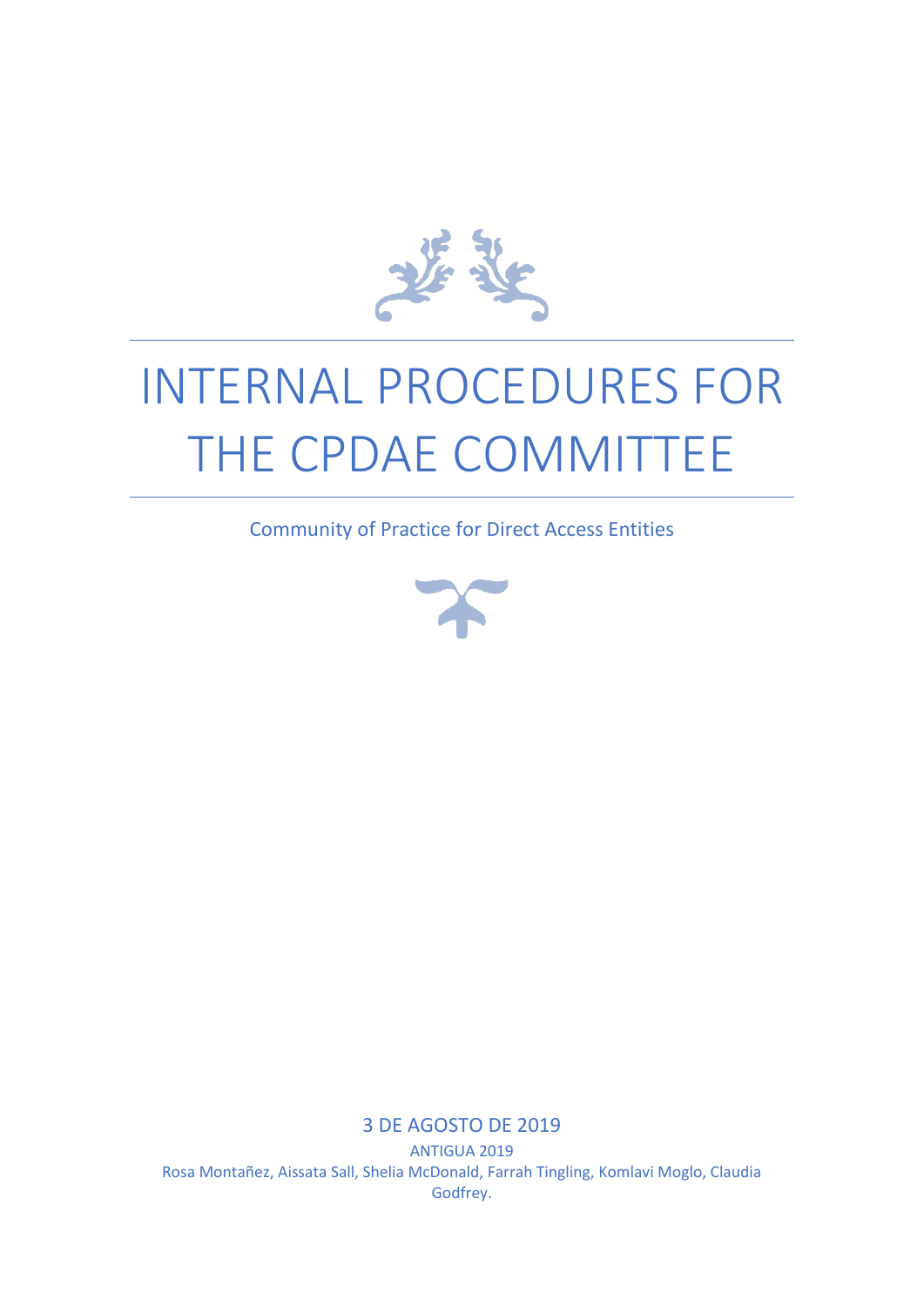## Content

| 10. |  |
|-----|--|
|     |  |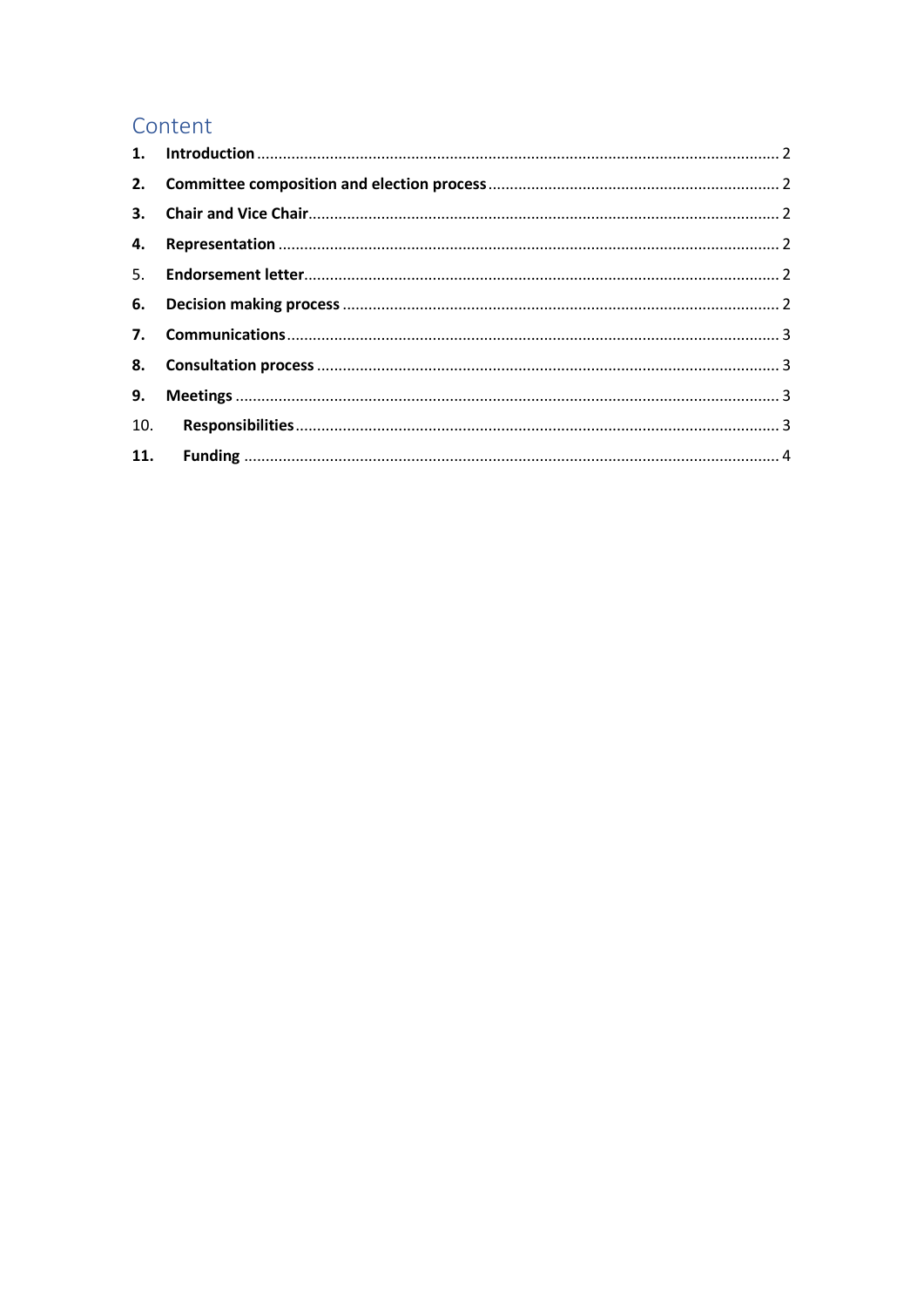### **Guidelines – Internal Procedure for the CPDAE Committee**

August 2019

#### **1. Introduction**

<span id="page-2-0"></span>This document has been developed by the first committee stablish for the CPDAE to provide the basic guidelines for its operation and it is living document that will be improved in basis of the experience. This document is complementary to the Charter.

#### <span id="page-2-1"></span>**2. Committee composition and election process**

The Committee will comprise of 6 countries, 2 per each language group (French, English and Spanish). Committee members are elected as persons, its designation cannot be transferred or delegate to another member of their institution and will rotate every two (2) years, except during the first period (started 2018) that one of the members per language group will rotate within three (3) years (2021).

The Committee will be elected by the CPDAE members of their own language group, and a same country won't be allowed to have a consecutive period as a committee member.

The principle of fairness and regional representation will be upheld during the election of the committee.

If some member of the Committee needs to be replaced, the alternate also needs to leave and the position will be open for the language group. The Chair should inform the Language Group to ask the replacement.

Following this case by case analysis the Committee will have 30 calendar days to solve it and take decisions.

#### <span id="page-2-2"></span>**3. Chair and Vice Chair**

The Chair and Vice Chair shall be Committee members and will be appointed annually by the same Committee. The Chair will lead the Committee, coordinate the agendas of meetings and the external communications of the Committee; the Vice-Chair will be the alternate of the Chair when he/she will not be available.

#### <span id="page-2-3"></span>**4. Representation**

Each Committee member needs to designate an alternate member from its institution who will be formally designated by the legal representative of its organization in order to support the main representative in case is not available temporally.

#### <span id="page-2-4"></span>5. **Endorsement letter**

The Committee members will send an endorsement letter from their institution legal representative accepting the election/ designation for the Committee of the main representative and designating an alternate. The letter will be sent to the elected Chair copying to AF and GCF Secretariats within the next 15 calendar days of the election.

#### <span id="page-2-5"></span>**6. Decision making process**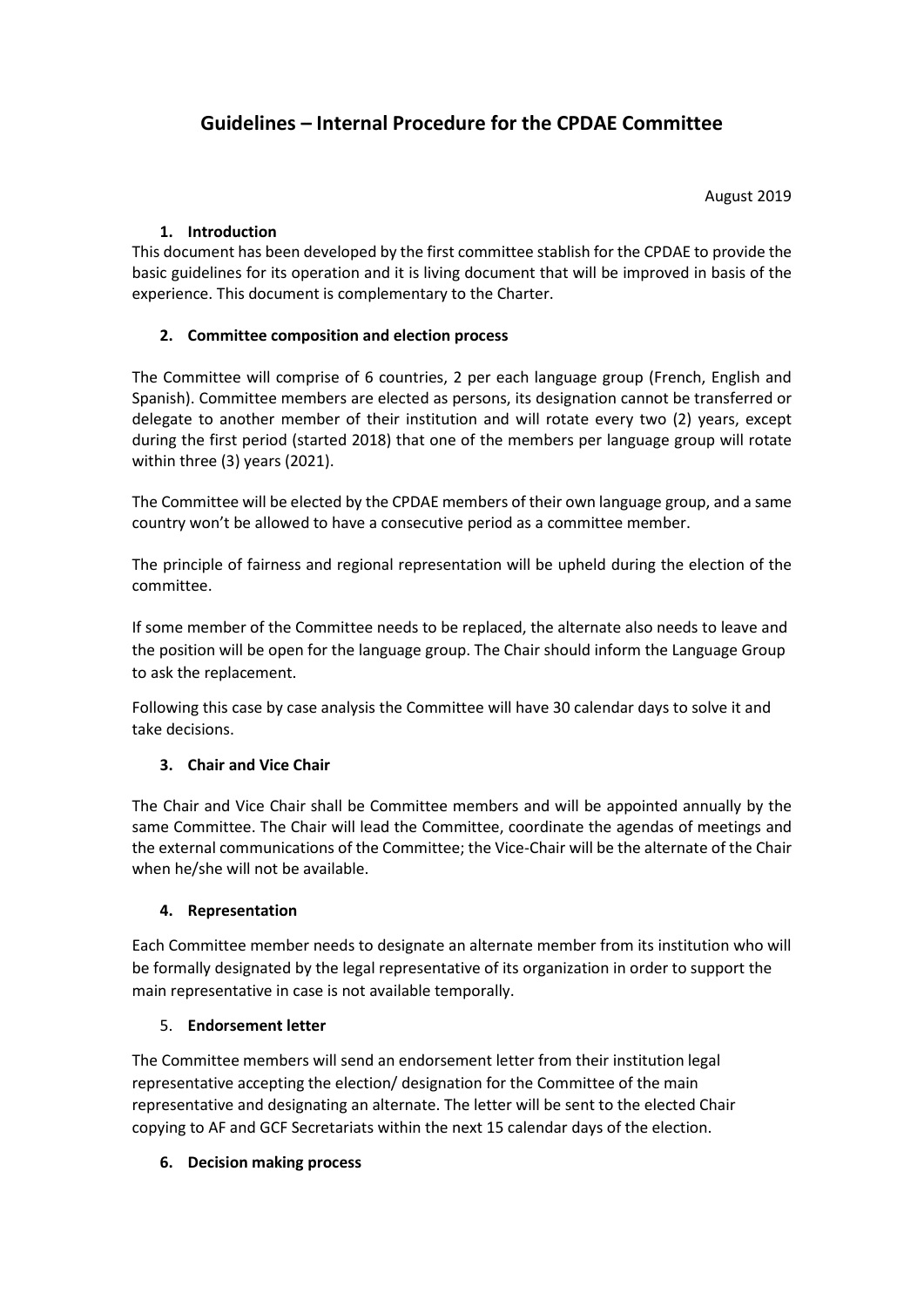A simple majority of the members of the Committee must be present at a meeting to constitute a quorum. A quorum shall be verified by the Chair at the beginning of the meeting and at the time of the adoption of a decision. Quorum for the Committee means simple majority (4 members).

Decisions may be made by face-to-face or electronic voting. The committee operates on the basis of 6 votes, it will be encouraged to have a consensus, otherwise no consensus will be based on absolute majority of the committee members (whether these principal or alternate). For electronic voting at least 7 calendar days must be given to submit the response.

If there is no consensus and the voting is tied, the Chair will have two votes to take the final decision. In absence of the Chair, the Vice-Chair will have two votes to take the final decision.

Alternates members can vote just in case of absence of the main member. This excludes the alternate members of Chair and Vice Chair.

In order to maintain the quorum, the alternate of the Chair will participate in the decisionmaking process as a Committee member.

#### <span id="page-3-0"></span>**7. Communications**

The members of the Committee are representatives by language and will have time to share with their region the documents and information, when its required. The time will be at least 14 calendar days. When no answer is received it will be taken as positive silence. A reminder will be sent three days prior the due date.

#### <span id="page-3-1"></span>**8. Consultation process**

It will be made by groups of language and will take 14 calendar days.

#### <span id="page-3-2"></span>**9. Meetings**

The committee will meet at least twice a year. The first one when it is elected and the second in the midterm. Also, at least every first Tuesday each two months, the Committee will have a virtual session to update the progress.

The Committee will coordinate additional meetings according to the needs.

#### <span id="page-3-3"></span>10. **Responsibilities**

The committee will have responsibilities as outlined in the charter.

In fulfilling their collective role, and putting together the building blocks for the community of practice, some essential traits of a successful community of practice should be present. NIE's/DAE's could consider to include:

- Leaders and a facilitator;
- Critical mass of active members;
- Leadership support within member organizations;
- Accessible resource to support joint work;
- Practical application, i.e., problem solving processes;
- Technology to support communication and interaction;
- Knowledge transfer and dissemination mechanisms.